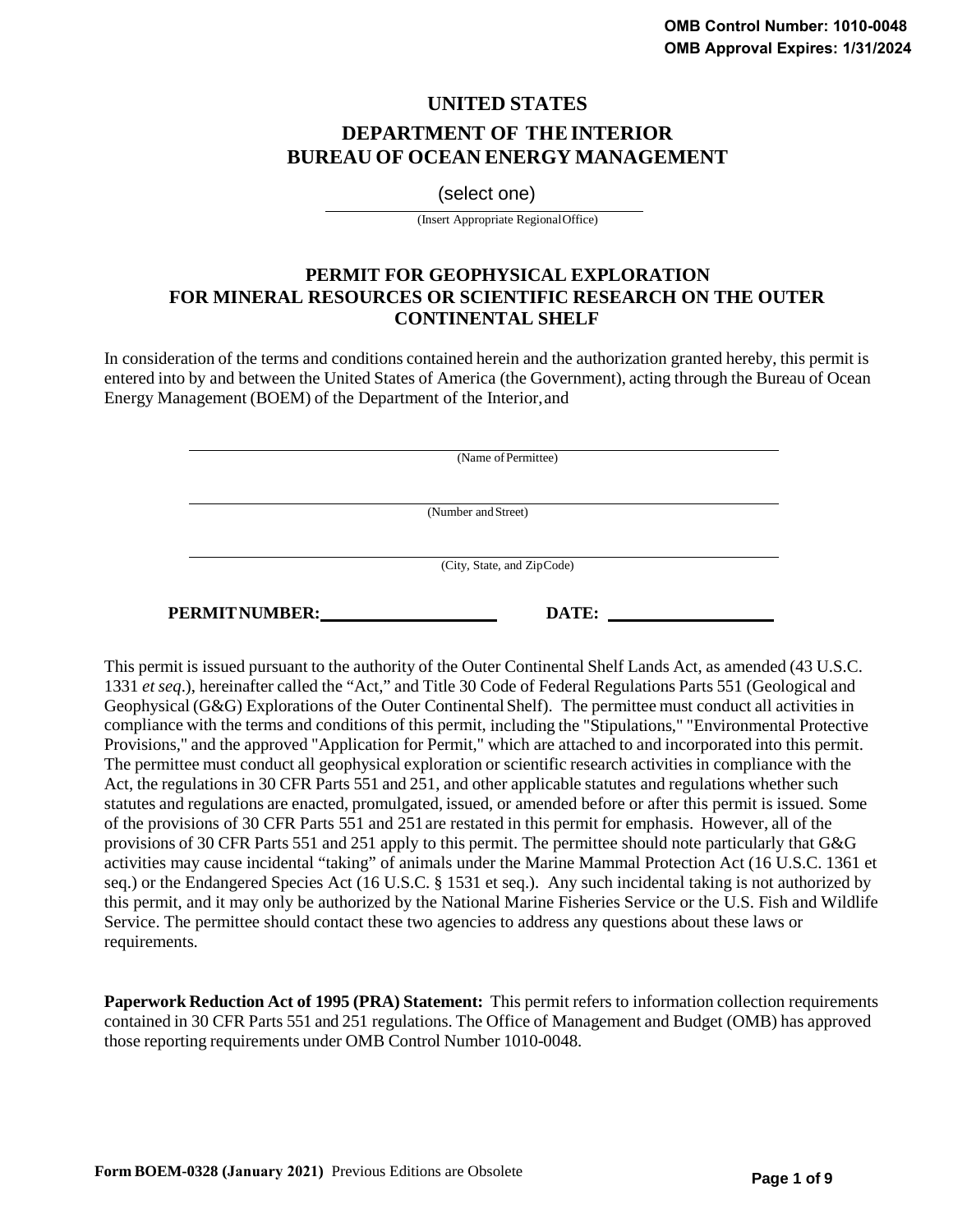#### **Section I. Authorization**

The Government authorizes the permittee to conduct:

Geophysical exploration for mineral resources as defined in 30 CFR 551.1.

Geophysical scientific research as defined in 30 CFR 551.1. A permit is required for any geophysical investigation that involves the use of solid or liquid explosives or developing data and information for proprietary use or sale.

This permit authorizes the permittee to conduct the above geophysical activity during the period from to in the following area(s):

The permittee shall not conduct any geophysical operation (i.e., active sound source(s)) outside of the permitted area specified herein even if no data is collected or obtained from such operations. Geophysical operations shall not be conducted "in-transit" to the permitted area and may only proceed once the survey vessel enters the permitted area. (This restriction does not apply to Alaska.)

Extensions of the time period specified above must be requested in writing. A permit plus extensions for activities will be limited to a period of not more than 1 year from the original issuance date of the permit. Inspection and reporting of geophysical exploration activities, suspension and cancellation of authority to conduct exploration or scientific research activities under permit, and penalties and appeals will be carried out in accordance with 30 CFR 551.8, 551.9, and 551.10.

The authority of the Regional Director may be delegated to the Regional Supervisor for Resource Evaluation for the purposes of this permit.

#### **Section II. Type(s) of Operations and Technique(s)**

The permittee will employ the following type(s) of operations:

; and

.

will utilize the following instruments and/or technique(s) in such operations:

## **Section III. Reports on Operations**

#### **A. Status Reports**

#### **1. In the Gulf of Mexico and Atlantic OCS Regions:**

The permittee must submit status reports every **two months** in a manner approved or prescribed by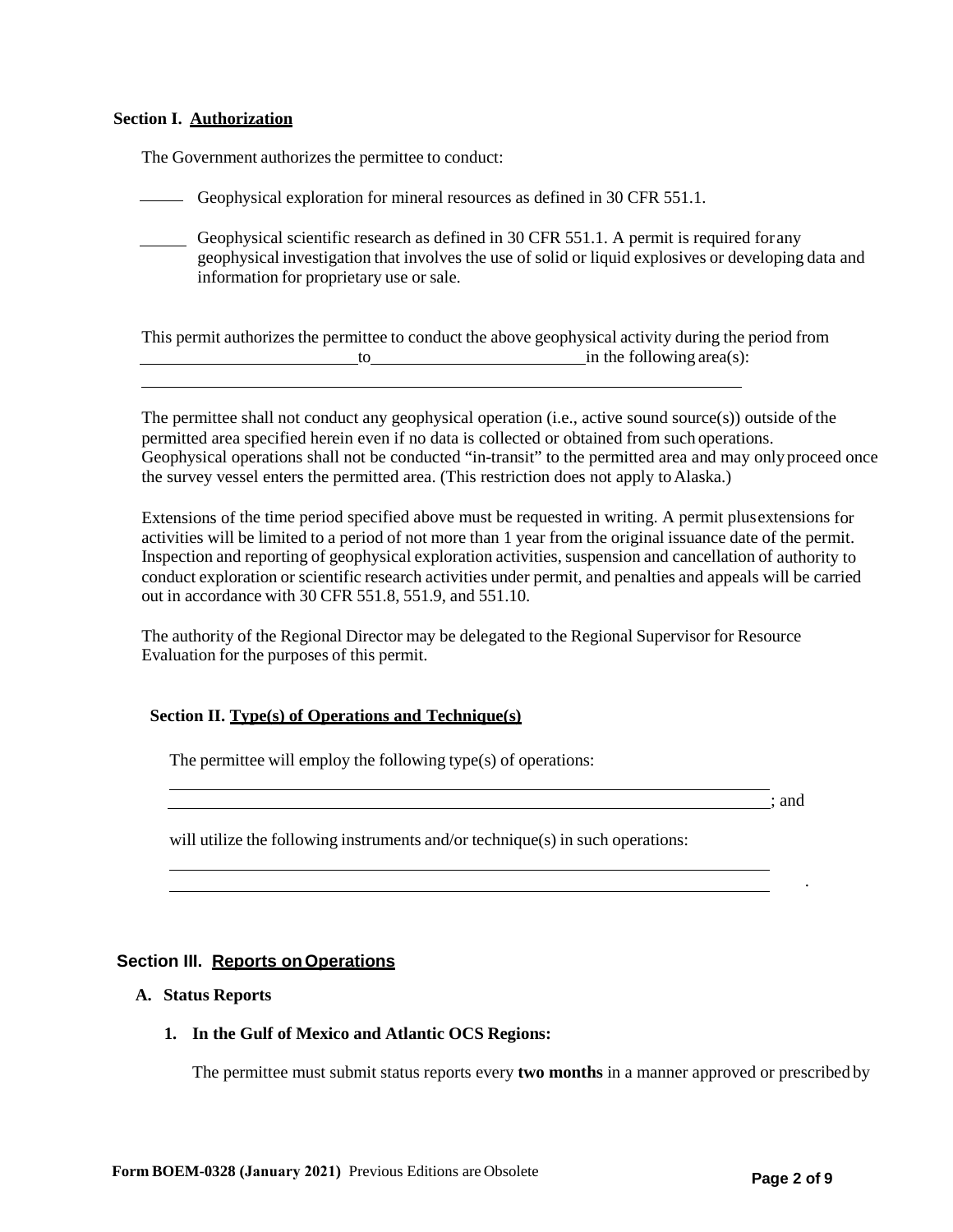the Regional Supervisor, Resource Evaluation (here after referred to as Supervisor). The report must include a map of appropriate scale showing traverse lines, protraction areas, blocks, and block numbers (if map scale permits). The map should be a cumulative update for each status report and clearly illustrate the planned traverse lines (one color) and the portion of those traverse linesin which data acquisition has been completed to date (a second color). Please indicate the cumulative total line miles (2D) or blocks (3D) of data acquired. The map should be submitted in digital format preferably as a GeoPDF.

### **2. In the Alaska and Pacific OCS Regions:**

The permittee must submit status reports **weekly** in a manner approved or prescribed by the Regional Supervisor, Resource Evaluation (here after referred to as Supervisor). The report must include a map of appropriate scale showing the location and extent of acquired lines of 2D data or traverse lines for 3D data and the 3-mile limit when data collection is adjacent to the OCS boundary or other important boundaries as specified by BOEM. The map should be a cumulative update for each status report and clearly illustrate the planned lines (one color) and the portion of those lines in which data acquisition has been completed to date (a second color). The report must show the activity of the source vessel (i.e., no seismic activity, time and location when a mitigation gun is on, ramp-up, and full acquisition mode). Protected Species Observer (PSO) reportsmust also be included. Please indicate the cumulative total line miles (2D) or square miles (3D) of data acquired. The map should be submitted in digital format as a PDF and ESRI file – gdb-feature class(s) or shape files.

## **B. The permittee must submit to the Supervisor a Final Report within 30 days after the completion of operations. The final report must contain the following:**

#### **1. In the Gulf of Mexico and Atlantic OCS Regions:**

- i. The total number of 2D line miles or OCS blocks of geophysical data acquired as well as the "typical" or average sail miles per block for the survey;
- ii. A *brief* daily log of operations. A suggested format for the daily log of operations would include, but is not limited to, a table that provides the name of the survey, a date column, a column for number of line miles or blocks collected each day, and an operations column. Preferably, the date column would commence on the date in which the vessel begins to transit to the permitted area and end on the date in which the vessel either transits away from the permitted area or when operations pertinent to the permitted activity are completed. The corresponding operations column would contain a *brief* description of the operations for each day listed in the date column noting activities such as the majorwork stoppages, no data acquired, and other pertinent activities. This may be submitted as a digital Word document or as an Excel spreadsheet;
- iii. A PDF or, preferably, a GeoPDF or shape file indicating the areal extent of the data *actually acquired*;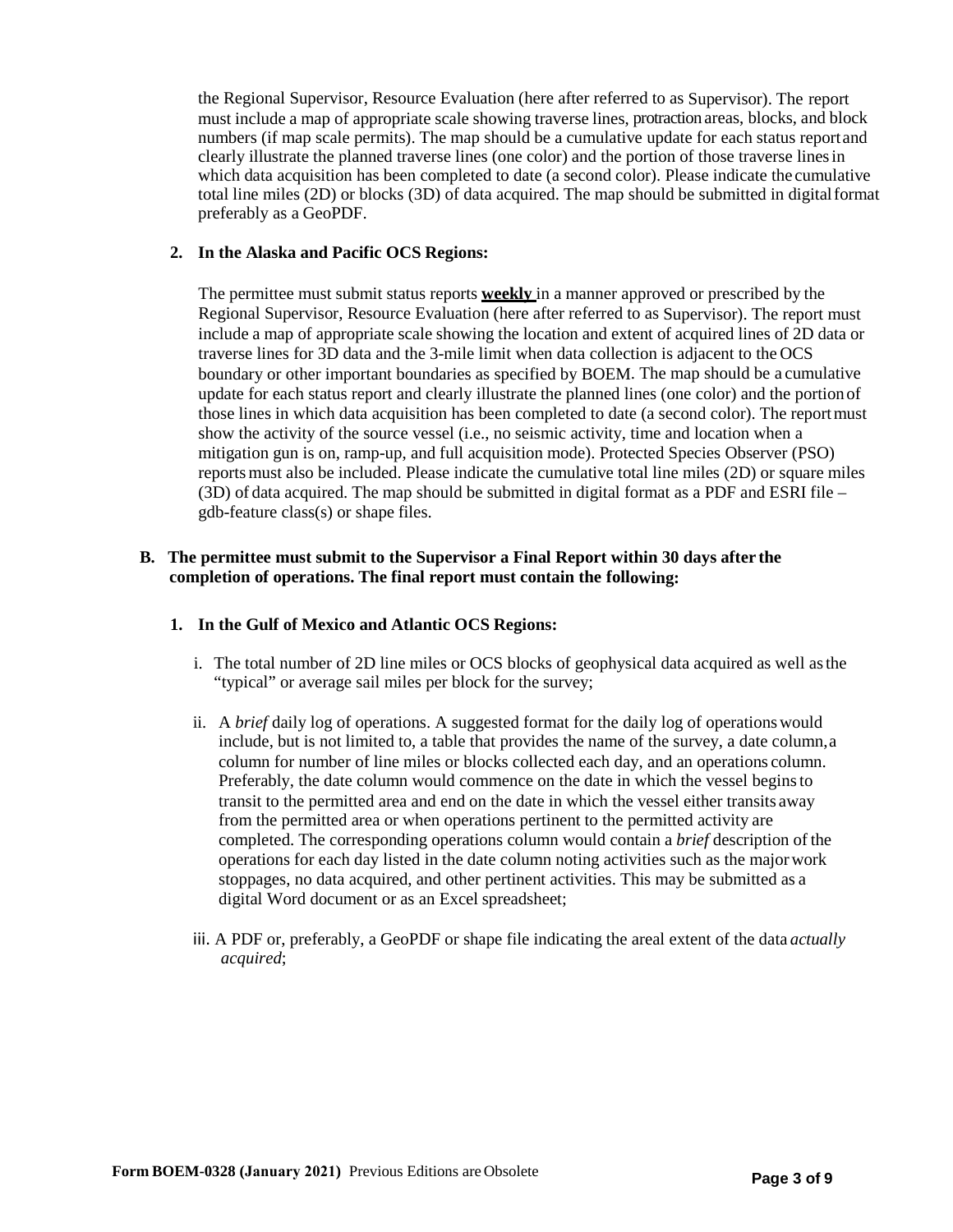- iv. The start and finish dates on which the actual geophysical exploration or scientific research activities were performed;
- v. A narrative summary of any: (a) hydrocarbon slicks or environmental hazards observed and (b) adverse effects of the geophysical exploration or scientific research activities on the environment, aquatic life, archaeological resources, or other uses of the area in which the activities were conducted;
- vi. The estimated date on which the processed or interpreted data or information will be available for inspection by BOEM;
- vii. A CD or DVD containing a *single*, final edited navigational data file. Shot point locations should be provided in both latitude/longitude degrees and in x, y coordinates. The single navigational file should be in either SEG-P1 or UKOOA P190 format for either twodimensional or three-dimensional geophysical data. Two-dimensional data should be decimated to the first, last, and every tenth shot point. Three-dimensional data should be decimated at every line and first and last CDP. A single ESRI shape file containing navigational data and one shape file with post-plot locations of any geophysical equipment on the seafloor (i.e., ocean bottom nodes, CSEM, etc.) should also be submitted if applicable;
- viii.Identification of geocentric ellipsoid (NAD 27 or NAD 83) used as a reference for the data or sample locations; and
- ix. Such other descriptions of the activities conducted as may be specified by the Supervisor.

#### **2. In the Alaska and Pacific OCS Regions:**

- i. The total number of 2D line miles or square miles for 3D surveys and the number of OCS blocks of geophysical data acquired, as well as total number of traverse miles for the survey;
- ii. A *weekly report*.
- iii. Chart(s), map(s), or plat(s) depicting the areas in which any exploration or scientific research activities were conducted. These graphics must clearly indicate the location of the activities so that the data produced from the activities can be accurately located and identified;
- iv. The start and finish dates on which the actual geophysical exploration or scientific research activities were performed;
- v. A narrative summary of any: (a) hydrocarbon slicks or environmental hazards observed, (b) adverse effects of the geophysical exploration or scientific research activities on the environment, aquatic life, archaeological resources, or other uses of the area in which the activities were conducted, and (c) safety incidents;
- vi. The estimated date on which the processed or interpreted data or information will be available for inspection by BOEM;
- vii. A final edited navigation file on suitable storage medium of all data or sample locations in latitude/longitude degrees including datum used. The navigation for 2D lines should include line name and location for the first, last, and every tenth SP. For 3D surveys, please submit a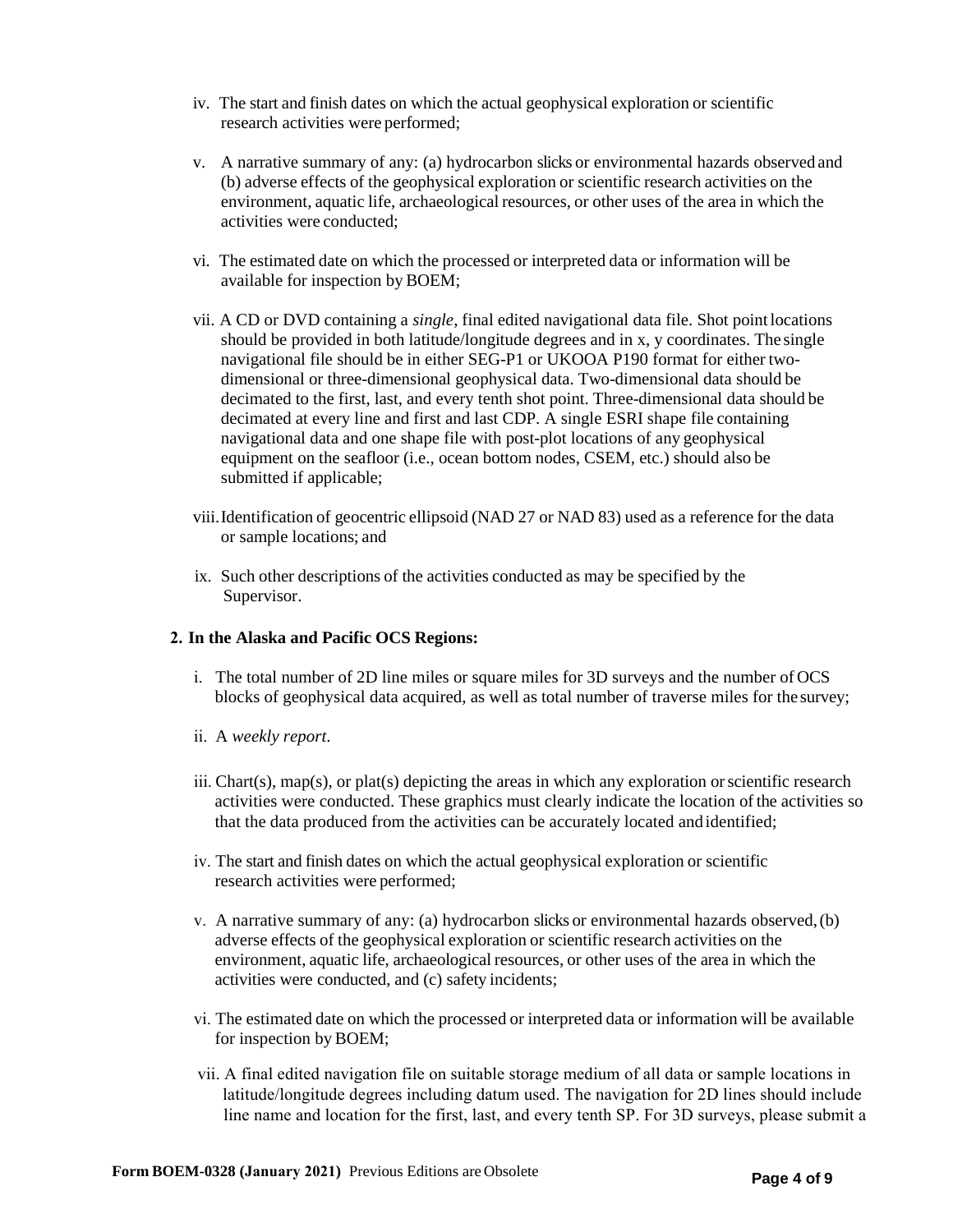navigation file for the acquired track lines that includes the location of the first and last SP and/or the corner locations for the area acquired. Contact the G&G permitting office for the specific navigation required for this permitted activity. The digital file is to be formatted in standard SEG-P1, UKOOA P1-90 or other current, standard industry format, coded in ASCII. A printed data listing and a format statement are to be included;

- viii. Identification of geocentric ellipsoid (NAD 83) used as a reference for the data or sample locations; and
- ix. Such other descriptions of the activities conducted as may be specified by the Supervisor.

**C.** The Final Report is a stand-alone document containing all the pertinent information regarding the permit.

## **Section IV. Submission, Inspection, and Selection of Geophysical Data andInformation**

A. The permittee must notify the Supervisor, in writing, when the permittee has completed the initial processing and interpretation of any geophysical data and information collected under an exploration permit or a scientific research permit that involves developing data and information for proprietary use or sale. If the Supervisor asks if the permittee has further processed orinterpreted any geophysical data and information collected under a permit, the permittee must respond within 30 days. If further processing of the data and information is conducted, it is the responsibility of the permittee to keep the most current resulting products available in the event the Supervisor requests the current status of data processing. At any time within 10 years after receiving notification of the completion of the acquisition activities conducted under the permit, the Supervisor may request that the permittee submit for inspection and possible retention all or part of the geophysical data, processed geophysical information, and interpreted geophysical information.

After a period of 10 years from the issuance of the permit, the permittee must notify the Supervisor in writing if their intention is to no longer maintain all or part of the geophysical data, processed geophysical information, and interpreted geophysical information, and provide the Supervisor 30 days to request that the permittee submit for inspection and possible retention all or part of the geophysical data, processed geophysical information, and interpreted geophysical information.

- B. The Supervisor will have the right to inspect and select the geophysical data, processed geophysical information, or interpreted geophysical information. This inspection will be performed on the permittee's premises unless the Supervisor requests that the permittee submit the data or information to the Supervisor for inspection. Such submission must be within 30 days following the receipt of the Supervisor's request unless the Supervisor authorizes a later delivery date. Ifthe inspection is done on the permittee's premises, the permittee must submit the geophysical data or information selected within 30 days following receipt of the Supervisor's request, unless the Supervisor authorizes a longer period of time for delivery. The data or information requestedfor inspection or selected by the Supervisor must be submitted regardless of whether the permittee and the Government have or have not concluded an agreement for reimbursement. If the Supervisor decides to retain all or a portion of the geophysical data or information, the Supervisor will notify the permittee, in writing, of this decision.
- C. In the event that a third party obtains geophysical data, processed geophysical information, or interpreted geophysical information from a permittee, or from another third party, by sale, trade, license agreement, or othermeans:
	- 1. The third party recipient of the data and information assumes the obligations under this section except for notification of initial processing and interpretation of the data and information and is subject to the penalty provisions of 30 CFR Part 550, Subpart N; and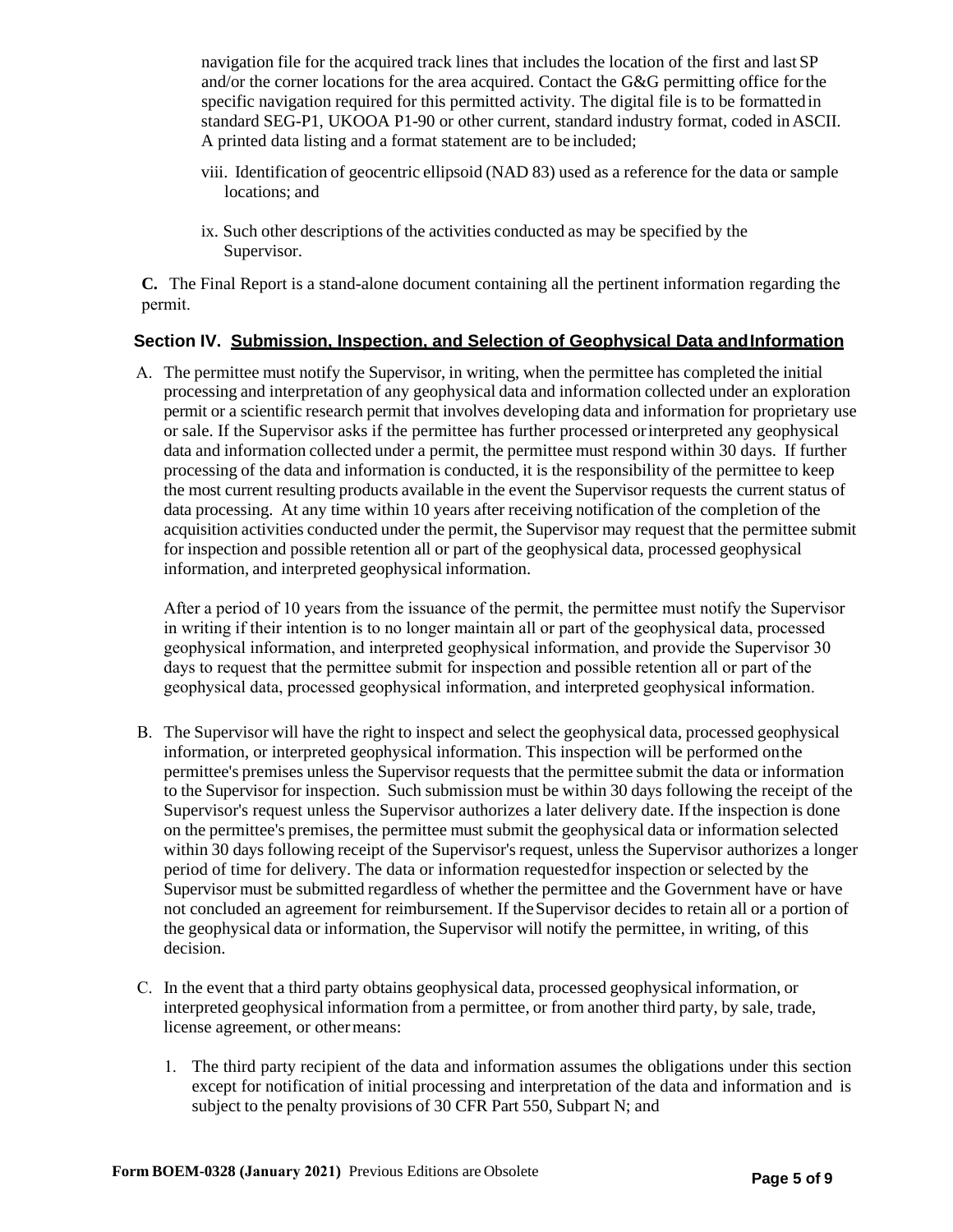- 2. A permittee or third party that sells, trades, licenses, or otherwise provides the data and information to a third party must advise the recipient, in writing, that accepting these obligations is a condition precedent of the sale, trade, license, or other agreement; and
- 3. Except for license agreements, a permittee or third party that sells, trades, or otherwise provides data and information to a third party must advise the Supervisor in writing within 30 days of the sale, trade, or other agreement, including the identity of the recipient of the data and information; or
- 4. With regard to license agreements, a permittee or third party that licenses data and information to a third party, within 30 days of a request by the Supervisor, must advise the Supervisor, in writing, of the license agreement, including the identity of the recipient of the data and information.
- D. Each submission of geophysical data, processed geophysical information, and interpreted geophysical information must contain, unless otherwise specified by the Supervisor, the following:
	- 1. An accurate and complete record of each geophysicalsurvey conducted under the permit, including digital navigational data and final location maps of all surveys;
	- 2. All seismic data developed under a permit presented in a format and of a quality suitable for processing;
	- 3. Processed geophysical information derived from seismic data with extraneous signals and interference removed, presented in a format and of a quality suitable for interpretive evaluation, reflecting state-of-the-art processing techniques; and
	- 4. Other geophysical data, processed geophysical information, and interpreted geophysical information obtained from, but not limited to, shallow and deep subbottom profiles, bathymetry, side-scan sonar, gravity, magnetic, and electrical surveys, and special studies such as refraction, shear wave, and velocity surveys.

## **Section V. Reimbursement to Permittees**

- A. After the delivery of geophysical data, processed geophysical information, and interpreted geophysical information requested by the Supervisor in accordance with subsection IV of this permit, and upon receipt of a request for reimbursement and a determination by BOEM that the requested reimbursement is proper, BOEM will reimburse the permittee or third party for the reasonable costs of reproducing the submitted data and information at the permittee's or third party's lowest rate or at the lowest commercial rate established in the area, whichever is less.
- B. If the processing was in a form and manner other than that used in the normal conduct of the permittee's business at BOEM's request, BOEM will reimburse the permittee or third party for the reasonable costs of processing or reprocessing such data. Requests for reimbursement must identify processing costs separate from acquisition costs.
- C. The permittee or third party will not be reimbursed for the costs of acquiring or interpreting geophysical information.
- D. Data and information required under section IV.D.1. of this permit are not considered to be geophysical data or processed geophysical information and must be provided by the permittee at no cost to the Government.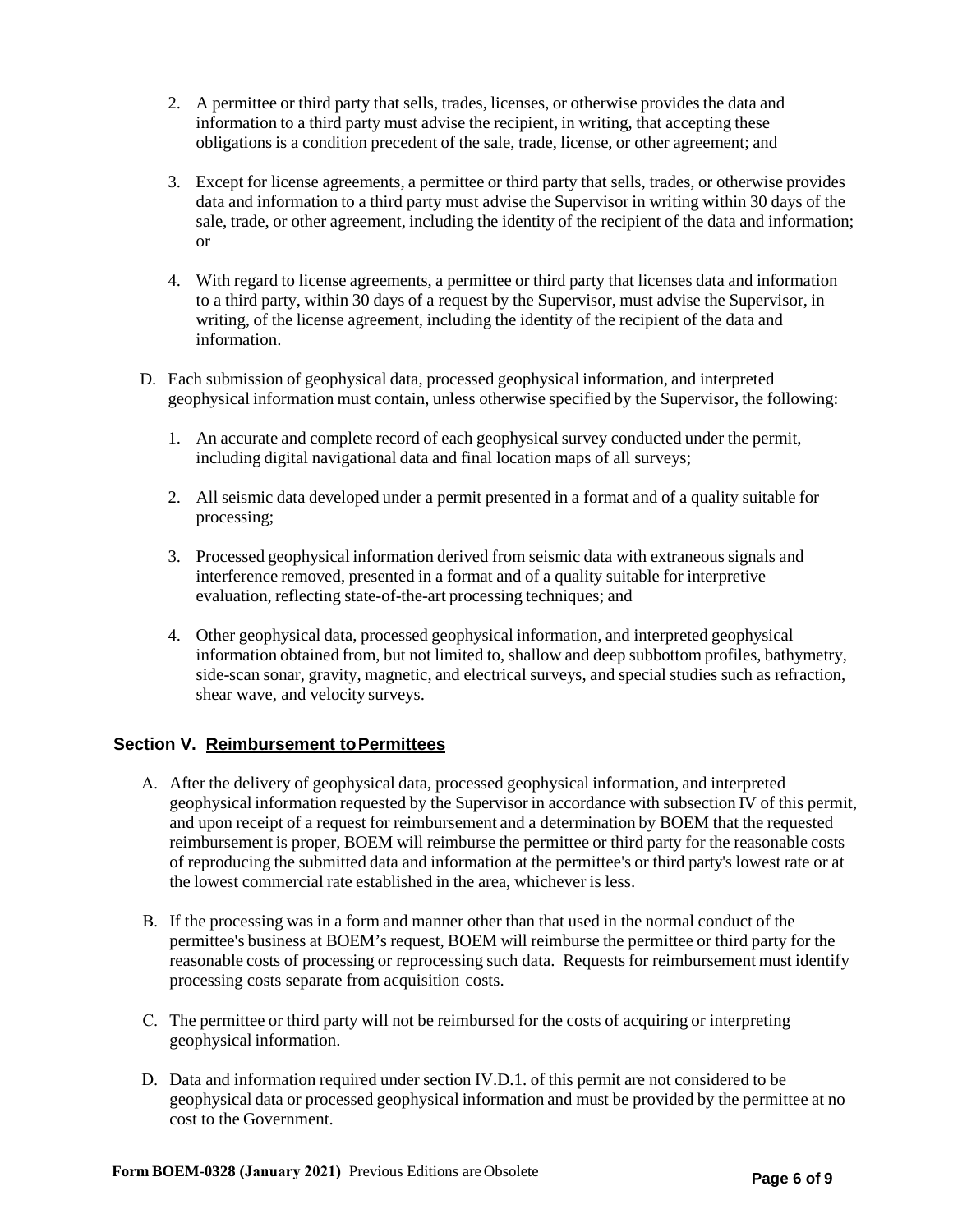## **Section VI. Disclosure of Data and Information to the Public**

- A. BOEM will make data and information submitted by a permittee available in accordance with the requirements and subject to the limitations of the Freedom of Information Act (5 U.S.C. 552) and the implementing regulations (43 CFR Part 2), the requirements of the Act, and the regulations contained in 30 CFR Parts 550 and 250 (Oil and Gas and Sulphur Operations in the Outer Continental Shelf), 30 CFR Parts 551 and 251, and 30 CFR Parts 552 and 252 (Outer Continental Shelf (OCS) Oil and Gas Information Program).
- B. Except as specified in this section, or Section VIII, or in 30 CFR Parts 550, 552, 250, and 252, no data or information determined by BOEM or the Bureau of Safety and Environmental Enforcement to be exempt from public disclosure under subsection A of this section will be provided to any affected State or be made available to the executive of any affected local government or to the public, unless the permittee or third party and all persons to whom such permittee has sold, traded, or licensed the data or information under promise of confidentiality agree to such an action.
- C. Geophysical data and processed or interpreted geophysical information submitted under a permit, and retained by BOEM, will be disclosed as follows:
	- 1. Except for deep stratigraphic tests, BOEM will make available to the public geophysical data 50 years after the date of issuance of the permit under which the data were collected (see 30 CFR 551.14).
	- 2. Except for deep stratigraphic tests, BOEM will make available to the public processed geophysical information and interpreted geophysical information 25 years after the date of issuance of the permit under which the original data were collected (see 30 CFR 551.14).
	- 3. BOEM will make available to the public all geophysical data and information and geophysical interpretations related to a deep stratigraphic test, at the earlier of the following times: (a) 25 years after the completion of the test, or (b) for a lease sale held after the test well is completed, 60 calendar days after the Department of the Interior executes the first lease for a block, any part of which is within 50 geographic miles (92.6 kilometers) of the site of the completed test.
- D. All line-specific preplot or postplot plat(s), and navigation tapes, including but not limited to seismic survey traverses and shotpoint locations, submitted as a requirement of 30 CFR 551.7, 551.l2, or 251.7, will be considered as "PROPRIETARY INFORMATION." Such information will not be made available to the public without the consent of the permittee for a period of 25 years from the date of issuance of the permit, unless the Director, BOEM, determines that earlier release is necessary for the proper development of the area permitted.
- E. All other information submitted as a requirement of 30 CFR 551.8 and determined by BOEM to be exempt from public disclosure will be considered as "PROPRIETARY." Such data and information will not be made available to the public without the consent of the permittee for a period of up to 25 years from the date of issuance of the permit as addressed in 30 CFR 551.14, unless the Director, BOEM, determines that earlier release is necessary for the proper development of the area permitted. The executed permit will be considered as "PROPRIETARY" except the public information copy, which will be available to the public upon request and on BOEM's website.
- F. The identities of third party recipients of data and information collected under a permit will be kept confidential. The identities will not be released unless the permittee and the third parties agree to the disclosure.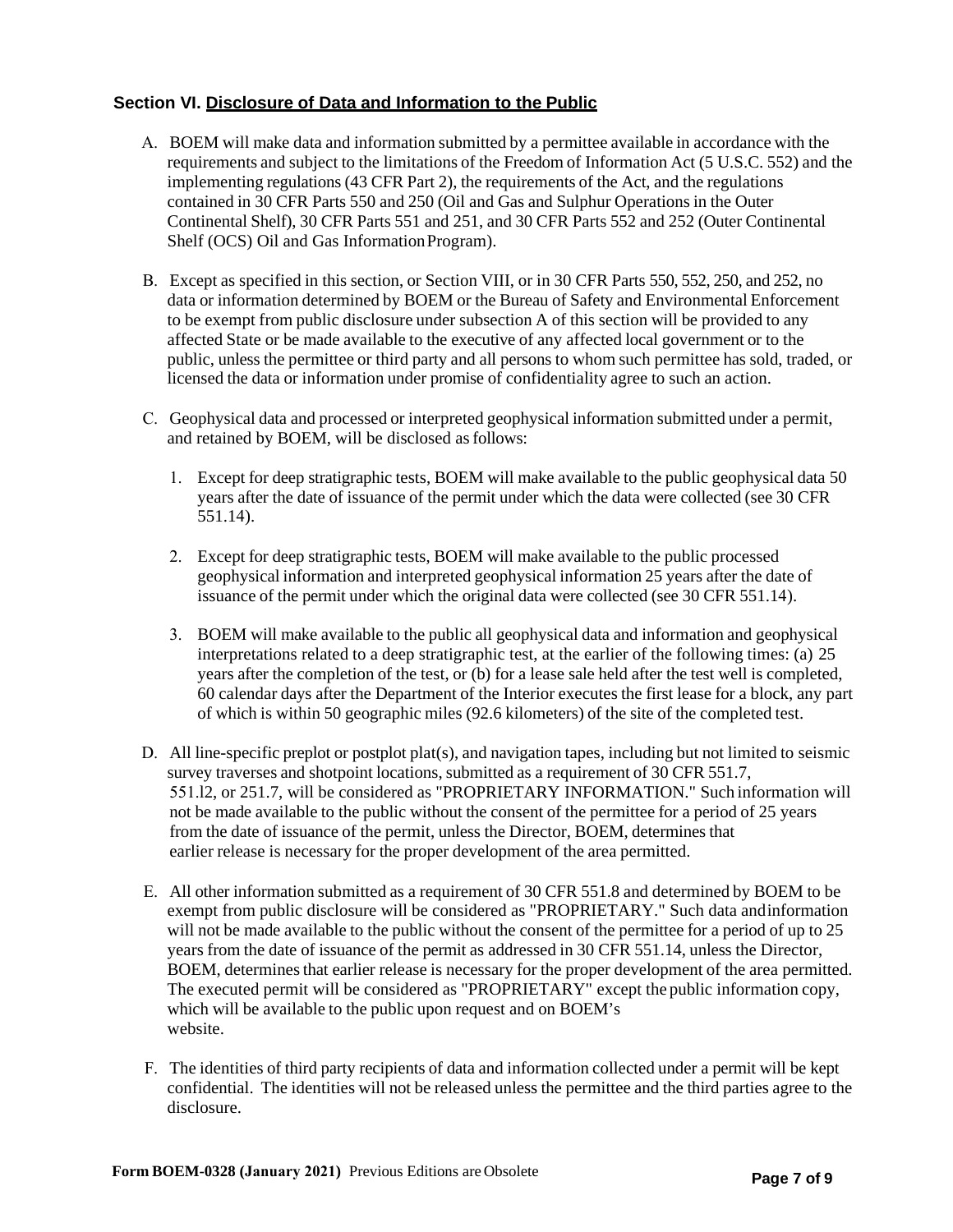## **Section VIl. Disclosure to Independent Contractors**

BOEM reserves the right to disclose any data or information acquired from a permittee to an independent contractor or agent for the purpose of reproducing, processing, reprocessing, or interpreting such data or information. When practicable, BOEM will advise the permitteewho provided the data or information of intent to disclose the data or information to an independent contractor or agent. BOEM's notice of intent will afford the permittee a period of not less than 5 working days within which to comment on the intended action. When BOEM so advises a permittee of the intent to disclose data or information to an independent contractor or agent, all other owners of such data or information will be deemed to have been notified of BOEM's intent. Prior to any such disclosure, the contractor or agent will be required to execute a written commitment not to sell, trade, license, or disclose any data or information to anyone without the express consent of BOEM.

## **Section VIII. Sharing of Information with Affected States**

- A. At the time of soliciting nominations for the leasing of lands within 3 geographic miles of the seaward boundary of any coastal State, BOEM, pursuant to the provisions of 30 CFR Parts 552.7 252.7 and subsections 8(g) and 26(e) (43 U.S.C. 1337(g) and 1352(e)) of the Act, will provide the Governor of the State (or the Governor's designated representative) the following information that has been acquired by BOEM on such lands proposed to be offered for leasing:
	- 1. All information on the geographical, geological, and ecological characteristics of the areas and regions proposed to be offered for leasing;
	- 2. An estimate of the oil and gas reserves in the area proposed for leasing; and
	- 3. An identification of any field, geological structure, or trap located within 3 miles of the seaward boundary of the State.
- B. After the time of receipt of nominations for any area of the OCS within 3 geographic miles of the seaward boundary of any coastal State and Area Identification in accordance with the provisions of Subparts D and E of 30 CFR Part 556, BOEM, in consultation with the Governor of the State (or the Governor's designated representative), will determine whether any tracts being given further consideration for leasing may contain one or more oil or gas reservoirs underlying both the OCS and lands subject to the jurisdiction of theState.
- C. At any time prior to a sale, information acquired by BOEM that pertains to the identification of potential and/or proven common hydrocarbon-bearing areas within 3 geographic miles of the seaward boundary of any such State will be shared, upon request by the Governor and pursuant to the provisions of 30 CFR Parts 552.7 and 252.7 and subsections 8(g) and 26(e) of the Act, with the Governor of such State (or the Governor's designated representative).
- D. Knowledge obtained by a State official who receives information under subsections A, B, and C of this section will be subject to the requirements and limitations of the Act and the regulations contained in 30 CFR Parts 550, 551, 552, 250, 251, and 252.

## **Section IX. Permit Modifications**

The Department will have the right at any time to modify or amend any provisions of this permit, except that the Department will not have such right with respect to the provisions of Sections VI, VII, and VIII hereof, unless required by an Act of Congress.